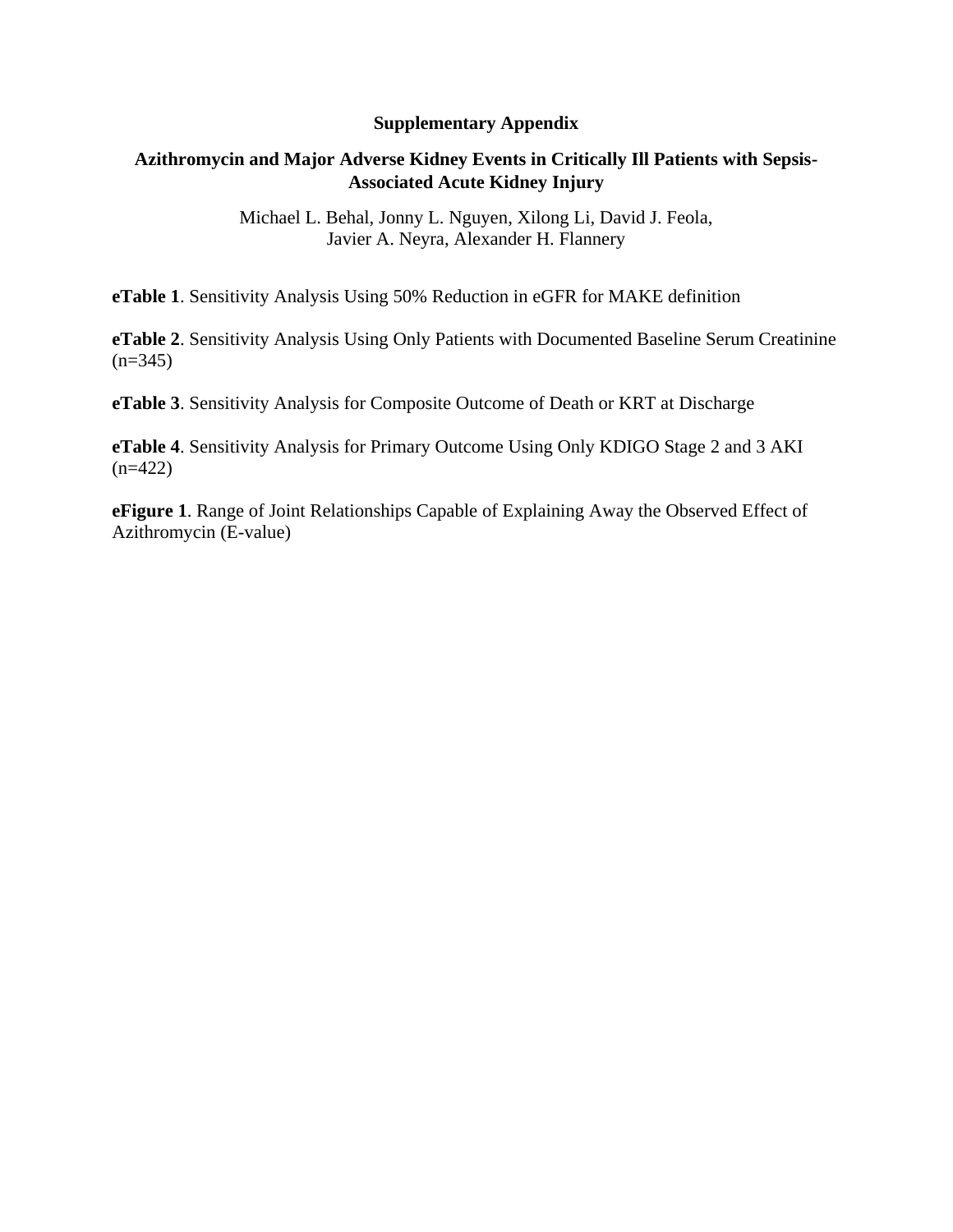| <b>Variable</b>                             | <b>Odds Ratio (95% Confidence Interval</b> | p-value |
|---------------------------------------------|--------------------------------------------|---------|
| Azithromycin                                | $0.52(0.34-0.80)$                          | 0.003   |
| Age (years)                                 | $1.01(1.00-1.03)$                          | 0.077   |
| Sex (male vs. female)                       | $1.53(1.09-2.15)$                          | 0.013   |
| Baseline eGFR (ml/min/1.73 m <sup>2</sup> ) | $0.99(0.98-1.00)$                          | 0.094   |
| <b>Diabetes</b>                             | $0.73(0.50-1.05)$                          | 0.087   |
| Hypertension                                | $0.65(0.44-0.97)$                          | 0.033   |
| Heart failure                               | $1.11(0.76-1.63)$                          | 0.594   |
| Liver disease                               | $1.97(1.37-2.83)$                          | < 0.001 |
| Chronic kidney disease                      | $1.86(1.22 - 2.84)$                        | 0.004   |
| KDIGO AKI stage (vs. stage 1)               |                                            |         |
| Stage 2                                     | $0.88(0.58-1.32)$                          | 0.531   |
| Stage 3                                     | $1.30(0.87-1.94)$                          | 0.198   |
| Lactate (mmol/l)                            | $1.01(0.97-1.05)$                          | 0.721   |
| <b>SOFA</b>                                 | $1.14(1.09-1.19)$                          | < 0.001 |
| Anti-pseudomonal antibiotic                 | $0.72(0.49-1.05)$                          | 0.090   |
| coverage                                    |                                            |         |

**eTable 1. Sensitivity Analysis Using 50% Reduction in eGFR for MAKE definition**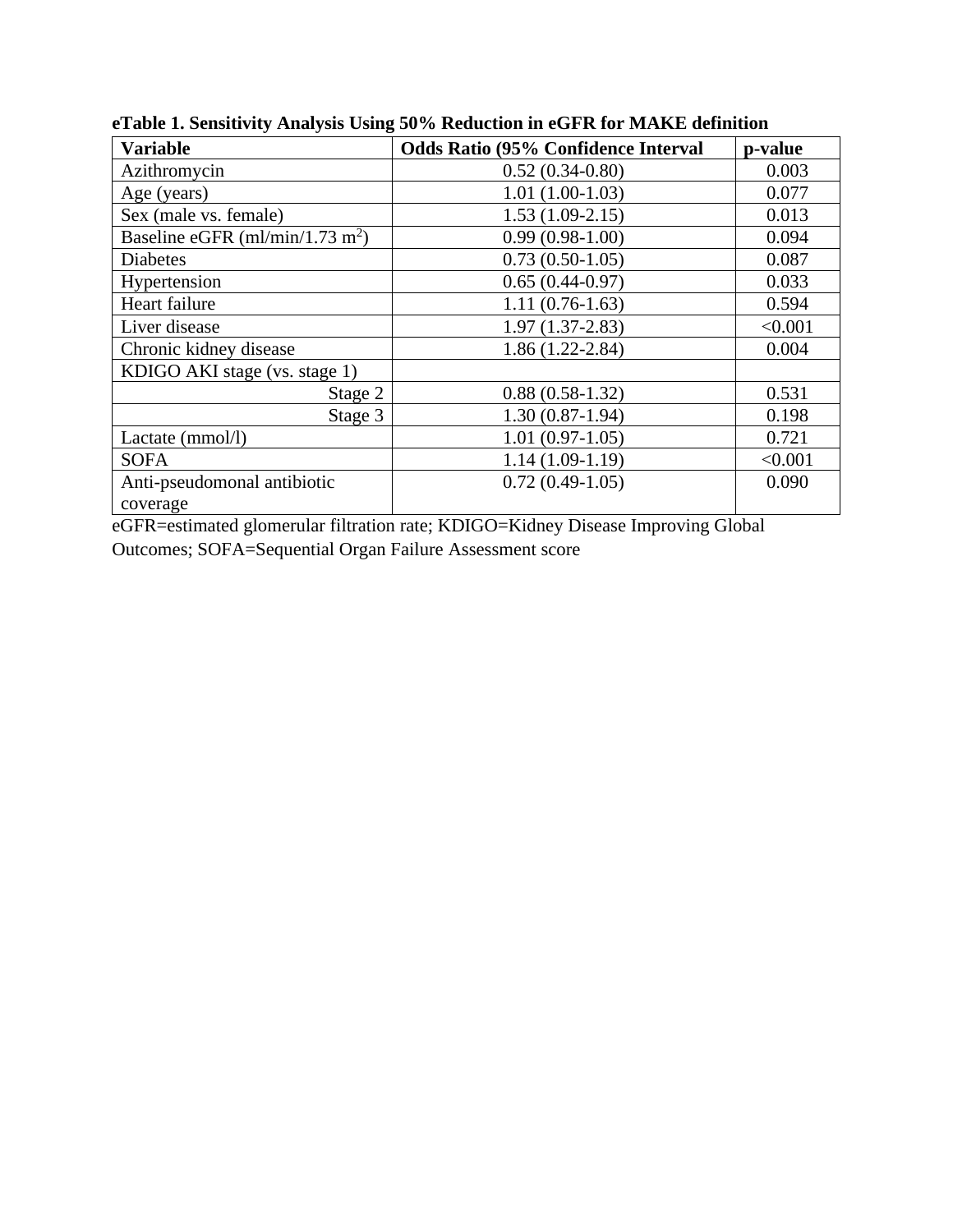| <b>Variable</b>                             | <b>Odds Ratio (95% Confidence Interval</b> | p-value |
|---------------------------------------------|--------------------------------------------|---------|
| Azithromycin                                | $0.79(0.42 - 1.48)$                        | 0.463   |
| Age (years)                                 | $1.00(0.98-1.02)$                          | 0.939   |
| Sex (male vs. female)                       | $1.52(0.94-2.45)$                          | 0.087   |
| Baseline eGFR (ml/min/1.73 m <sup>2</sup> ) | $0.99(0.98-1.00)$                          | 0.150   |
| Diabetes                                    | $0.70(0.43-1.16)$                          | 0.172   |
| Hypertension                                | $0.79(0.44-1.43)$                          | 0.438   |
| Heart failure                               | $0.99(0.58-1.69)$                          | 0.963   |
| Liver disease                               | $2.46(1.47-4.11)$                          | 0.001   |
| Chronic kidney disease                      | $1.88(1.01-3.51)$                          | 0.047   |
| KDIGO AKI stage (vs. stage 1)               |                                            |         |
| Stage 2                                     | $0.61(0.34-1.11)$                          | 0.107   |
| Stage 3                                     | $0.84(0.47-1.50)$                          | 0.546   |
| Lactate (mmol/l)                            | $1.06(0.99-1.13)$                          | 0.094   |
| <b>SOFA</b>                                 | $1.08(1.02-1.15)$                          | 0.008   |
| Anti-pseudomonal antibiotic                 | $0.72(0.41-1.25)$                          | 0.239   |
| coverage                                    |                                            |         |

**eTable 2. Sensitivity Analysis Using Only Patients with Documented Baseline Serum Creatinine (n=345)**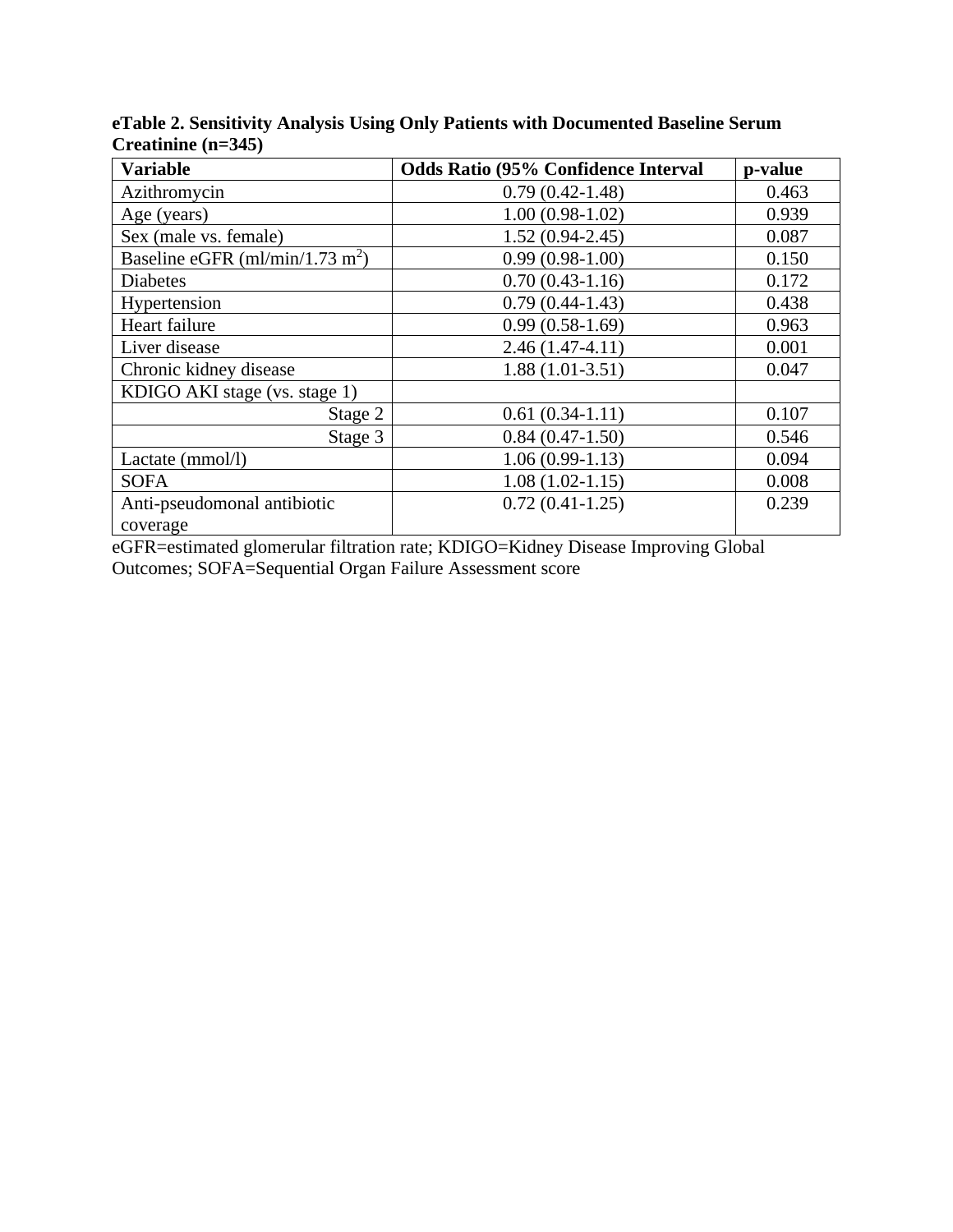| <b>Variable</b>                             | <b>Odds Ratio (95% Confidence Interval</b> | p-value |
|---------------------------------------------|--------------------------------------------|---------|
| Azithromycin                                | $0.59(0.38-0.91)$                          | 0.018   |
| Age (years)                                 | $1.03(1.01-1.04)$                          | 0.001   |
| Sex (male vs. female)                       | $1.51(1.06-2.15)$                          | 0.023   |
| Baseline eGFR (ml/min/1.73 m <sup>2</sup> ) | $0.99(0.98-1.00)$                          | 0.020   |
| <b>Diabetes</b>                             | $0.74(0.50-1.08)$                          | 0.123   |
| Hypertension                                | $0.47(0.31-0.71)$                          | < 0.001 |
| Heart failure                               | $1.00(0.67-1.50)$                          | 0.982   |
| Liver disease                               | $2.04(1.41-2.97)$                          | < 0.001 |
| Chronic kidney disease                      | $1.16(0.75-1.80)$                          | 0.491   |
| KDIGO AKI stage (vs. stage 1)               |                                            |         |
| Stage 2                                     | $0.91(0.59-1.40)$                          | 0.661   |
| Stage 3                                     | $0.93(0.61-1.41)$                          | 0.734   |
| Lactate (mmol/l)                            | $1.02(0.98-1.07)$                          | 0.263   |
| <b>SOFA</b>                                 | $1.14(1.09-1.19)$                          | < 0.001 |
| Anti-pseudomonal antibiotic                 | $0.80(0.54-1.19)$                          | 0.276   |
| coverage                                    |                                            |         |

**eTable 3. Sensitivity Analysis for Composite Outcome of Death or KRT at Discharge**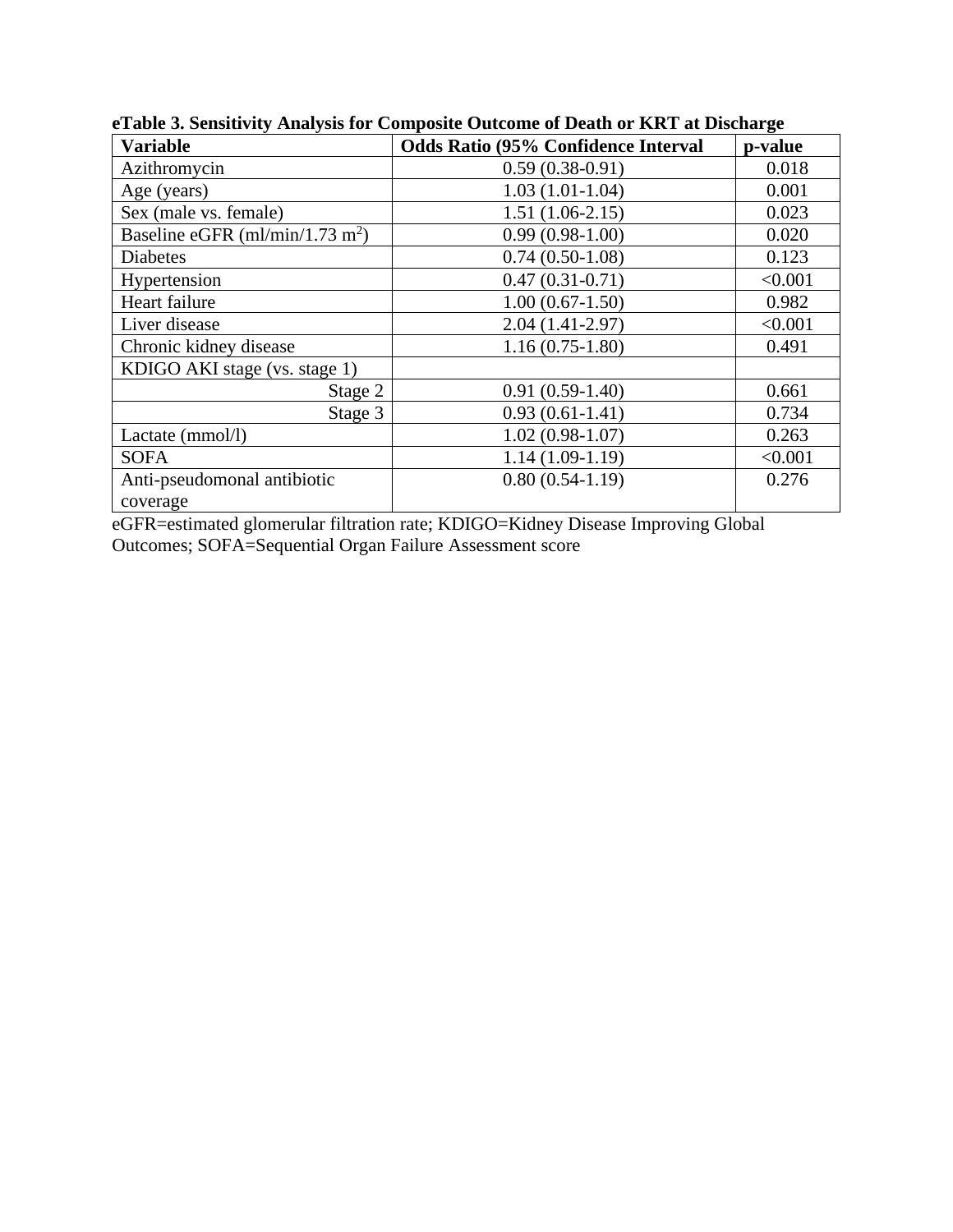| <b>Variable</b>                             | <b>Odds Ratio (95% Confidence Interval</b> | p-value |
|---------------------------------------------|--------------------------------------------|---------|
| Azithromycin                                | $0.64(0.36-1.13)$                          | 0.126   |
| Age (years)                                 | $1.01(1.00-1.03)$                          | 0.120   |
| Sex (male vs. female)                       | $1.26(0.83-1.90)$                          | 0.280   |
| Baseline eGFR (ml/min/1.73 m <sup>2</sup> ) | $1.00(0.99-1.01)$                          | 0.954   |
| <b>Diabetes</b>                             | $0.79(0.50-1.24)$                          | 0.307   |
| Hypertension                                | $0.71(0.43-1.15)$                          | 0.162   |
| Heart failure                               | $1.24(0.75-2.06)$                          | 0.401   |
| Liver disease                               | $1.78(1.12 - 2.83)$                        | 0.016   |
| Chronic kidney disease                      | $2.41(1.40-4.14)$                          | 0.001   |
| KDIGO AKI stage (stage 3 vs.                | $1.40(0.93-2.12)$                          | 0.107   |
| stage $2)$                                  |                                            |         |
| Lactate (mmol/l)                            | $1.02(0.98-1.07)$                          | 0.344   |
| <b>SOFA</b>                                 | $1.04(0.99-1.10)$                          | 0.080   |
| Anti-pseudomonal antibiotic                 | $0.78(0.47-1.29)$                          | 0.328   |
| coverage                                    |                                            |         |

**eTable 4. Sensitivity Analysis for Primary Outcome Using Only KDIGO Stage 2 and 3 AKI (n=422)**